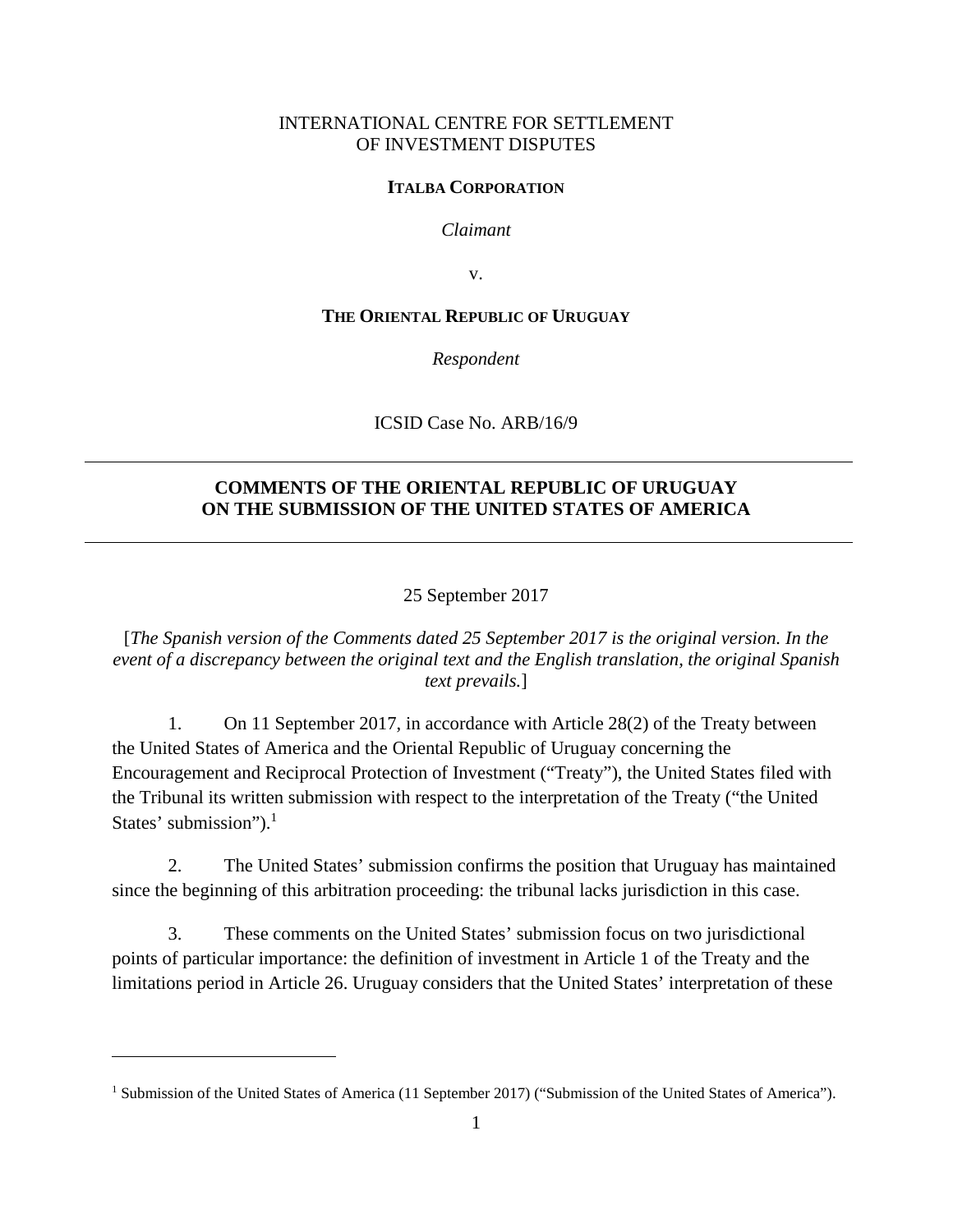two provisions of the Treaty is correct and leads to the conclusion that all of Italba's claims should be dismissed for lack of jurisdiction.<sup>2</sup>

## **I. ARTICLE 1: DEFINITION OF INVESTMENT**

4. Although the definition of investment in Article 1 of the Treaty includes "licenses, authorizations, permits, and similar rights conferred pursuant to domestic law,"<sup>3</sup> the respective footnote states that "[a]mong the licenses, authorizations, permits, and similar instruments that do not have the characteristics of an investment are those that do not create any rights protected under domestic law."<sup>4</sup> In this case, the permits that made up the alleged investment were the permits that authorized Trigosul to operate in the Spectrum and allocated frequencies thereto.

5. The United States stated in its submission that "[a] license revocable at will by the State – which generally does not confer any protected rights – would exemplify the kind of license that is unlikely to constitute an investment."<sup>5</sup>

6. The United States' interpretation is in full agreement with Uruguay's interpretation of the same provision of the Treaty. In its briefs, Uruguay stated that "[a] license revocable at will by the state would exemplify the kind of license that is unlikely to constitute an investment."<sup>6</sup> It further explained that this interpretation is directly applicable to Trigosul's permits, which were "provisional and revocable," and were therefore revocable at will by the State, did not confer protected rights, and do not constitute an investment.<sup>7</sup>

 $2$  Given the limited nature of these comments, no inference can be drawn from Uruguay's lack of comment on any issue discussed in the United States' submission. Uruguay reserves its right to comment more fully on the interpretation of the Treaty at the hearing.

<sup>&</sup>lt;sup>3</sup> Treaty between the United States of America and the Oriental Republic of Uruguay concerning the Encouragement and Reciprocal Protection of Investment, signed 4 November 2005, entry into force 1 November 2006 ("Uruguay-U.S. BIT"), Art. 1 (C-001) (definition of investment).

<sup>4</sup> *Id.*, note 3 (C-001).

<sup>5</sup> Submission of the United States of America, ¶ 3.

<sup>&</sup>lt;sup>6</sup> Rejoinder of the Oriental Republic of Uruguay (11 August 2017) ("Rejoinder"), note 221 (citing K. Vandevelde, U.S. INTERNATIONAL INVESTMENT AGREEMENTS (2009), p. 124 (CL-117)). *See also* Counter-Memorial of the Oriental Republic of Uruguay (30 January 2017) ("Counter-Memorial"), ¶¶ 127-135.

<sup>7</sup> *See* Rejoinder, Section II.D; Counter-Memorial, Section II.D.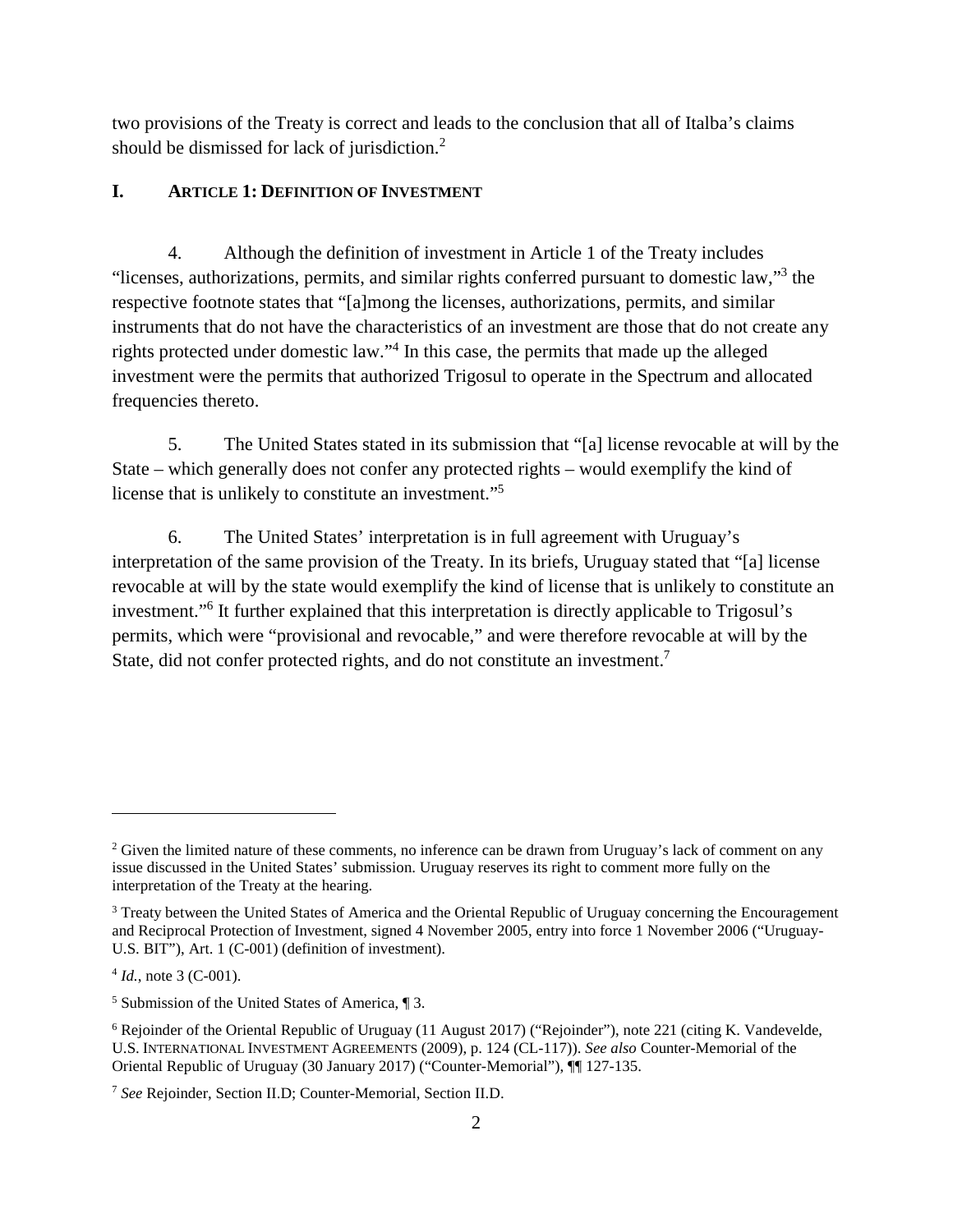7. Italba does not dispute the fact that Trigosul's permits were provisional and revocable.<sup>8</sup> Nor could it do so. The revocability and provisionalness of both permits was clearly established in their express terms and in the absence of a term of validity: the allocation of frequencies and the authorization to operate in the Spectrum were "provisional and revocable at any time without a right to a claim or compensation of any kind whatsoever[.]"<sup>9</sup>

8. In view of the shared understanding of the State Parties to the Treaty, there is no question that Trigosul's provisional and revocable permits do not constitute an investment protected by the Treaty. Pursuant to this understanding, all of Italba's claims, which are based on the aforesaid permits, must necessarily be dismissed for lack of jurisdiction.<sup>10</sup>

#### **II. ARTICLE 26: LIMITATIONS PERIOD**

9. Uruguay also agrees with the United States in the interpretation of Article 26(1) of the Treaty, which establishes a limitations period of three years.<sup>11</sup> According to the United States, "[this provision] imposes a *ratione temporis* jurisdictional limitation on the authority of a tribunal to act on the merits of the dispute."<sup>12</sup> The United States added that the critical date for this jurisdictional limitation is, "in an ICSID case, the date falling three years prior to the Secretary-General's receipt of the claimant's request for arbitration."<sup>13</sup>

10. Uruguay considers that the United States' interpretation is correct. As Uruguay stated in its briefs, Article 26(1) imposes a jurisdictional limitation, since "Uruguay's consent to

<sup>8</sup> *See* Claimant's Reply Memorial (12 May 2017) ("Reply"), ¶¶ 101-102 (alleging that the Treaty does protect its permits since, according to Italba, the Treaty does not distinguish between provisional and revocable rights and rights of any other kind).

<sup>&</sup>lt;sup>9</sup> National Communications Directorate, Resolution No. 227/97 (4 August 1997), p. 5 (R-12); First Expert Opinion of Dr. Santiago Pereira Campos (20 January 2017) ("First Expert Opinion of Dr. Pereira"), ¶ 90 ("the authorization for the provision of services granted by the Administration to Trigosul under Executive Resolution No. 142/2000 was granted without any term, constituting a concession with no fixed term or a permit, which could be revoked by the Administration, at any time, for reasons of general interest.") (emphasis omitted).

<sup>10</sup> It should be noted that Italba claims damages *exclusively* for the value of the authorization to operate in the Spectrum and Trigosul's frequency allocation. *See, generally*, Second Expert Report of Mr. Santiago Dellepiane Avellaneda, Compass Lexecon (12 May 2017) ("Second Compass Lexecon Report") (appraising only Trigosul's authorization and frequencies); Reply, ¶ 344 (b) (requesting only the value of the authorization and frequencies calculated by Mr. Dellepiane). Therefore, if the authorization and frequencies are not a protected investment, there is no other asset for which Italba could be compensated.

<sup>&</sup>lt;sup>11</sup> Uruguay-U.S. BIT, Art. 26(1) (C-001) ("No claim may be submitted to arbitration under this Section if more than three years have elapsed from the date on which the claimant first acquired, or should have first acquired, knowledge of the breach alleged under Article 24(1) and knowledge that the claimant (for claims brought under Article  $24(1)(a)$  or the enterprise (for claims brought under Article  $24(1)(b)$ )) has incurred loss or damage.").

<sup>&</sup>lt;sup>12</sup> Submission of the United States of America,  $\P$  9.

 $13$  *Id.*, **[8.**]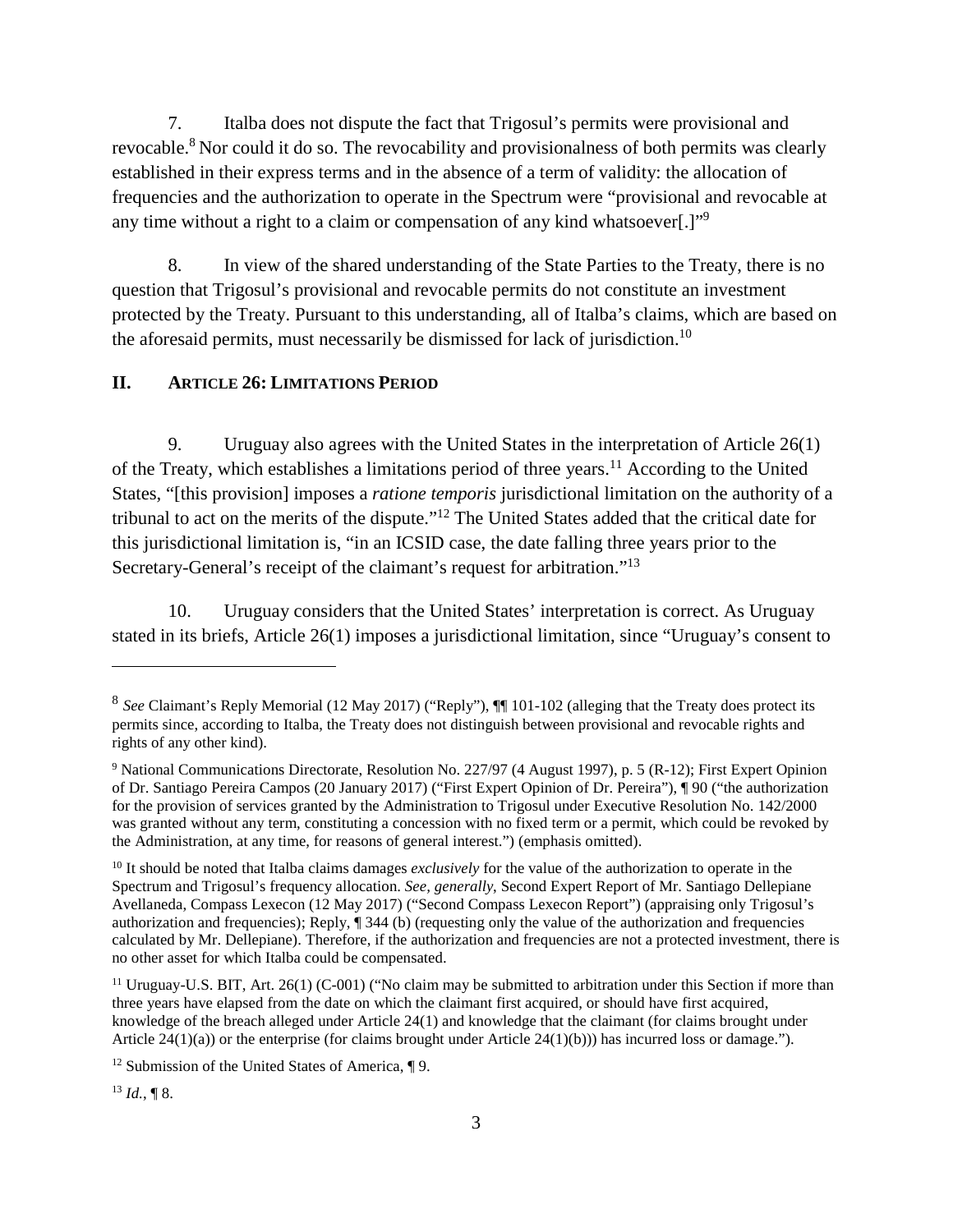submit this dispute to arbitration in accordance with the Treaty is contingent on strict compliance with this limitations period of three years."<sup>14</sup> In this arbitration proceeding, compliance with the limitations period is counted from the critical date of 16 February 2013, three years before the filing of the Request for Arbitration by Italba.<sup>15</sup> Italba does not dispute the use of this date.<sup>16</sup>

11. Italba has failed to comply with this limitations period. It has filed claims based on the alleged failure to update Trigosul's permit between 2003 and 2011, and the revocation of its permits in 2011—actions that, even accepting them as Italba describes them, occurred years before the critical date.<sup>17</sup> Moreover, Italba and its President expressly confirmed that they were aware of Uruguay's alleged breach and the resulting loss in or before 2011—long before 16 February  $2013.<sup>18</sup>$ 

12. To revive these claims, Italba alleges that the failure to update and the revocation of the permits, together with actions subsequent to the critical date, constitute "continuous […] mistreatment," which "would toll […] [the] limitation period."<sup>19</sup>

13. Italba's position contradicts the interpretation of the Treaty advanced by its drafters. The United States stated that "knowledge [of the alleged breach and the resulting loss] is acquired as of a particular 'date' [...] [and] cannot *first* be acquired at multiple points in time or on a recurring basis."<sup>20</sup> Uruguay fully agrees with this interpretation; it is not possible to renew the limitations period by alleging the existence of "continuous mistreatment."<sup>21</sup> In the words of the United States, "a continuing course of conduct by the host State does not renew the limitations period[.]"<sup>22</sup> Therefore, Italba's claims related to the failure to update and the revocation of the permits were no longer viable years before the start of this arbitration.

14. Italba's claims based on the allocation to Dedicado in 2013 and compliance with the judgment of the *Tribunal de lo Contencioso Administrativo* ("TCA") in 2014 are also timebarred. Both events arose from the revocation of the permits in 2011, and therefore they are closely related to that prior event. The allocation to Dedicado took place as a result of the 2011

<sup>&</sup>lt;sup>14</sup> Counter-Memorial, ¶ 87.

<sup>15</sup> *See id.*, ¶ 88; Rejoinder, ¶ 137.

<sup>&</sup>lt;sup>16</sup> According to Italba, using the Request for Arbitration or Notice of Arbitration for the critical date does not affect the outcome of the limitations period analysis. Reply, note 410.

<sup>17</sup> *See* Counter-Memorial, Parts II.C.2.a and II.C.2.b; Rejoinder, II.C.1.

<sup>18</sup> *See* Rejoinder, ¶¶ 140-146.

<sup>19</sup> Reply, ¶ 170.

<sup>20</sup> Submission of the United States of America, ¶ 10.

<sup>21</sup> Rejoinder, ¶¶ 141-148.

<sup>&</sup>lt;sup>22</sup> Submission of the United States of America,  $\P$  10.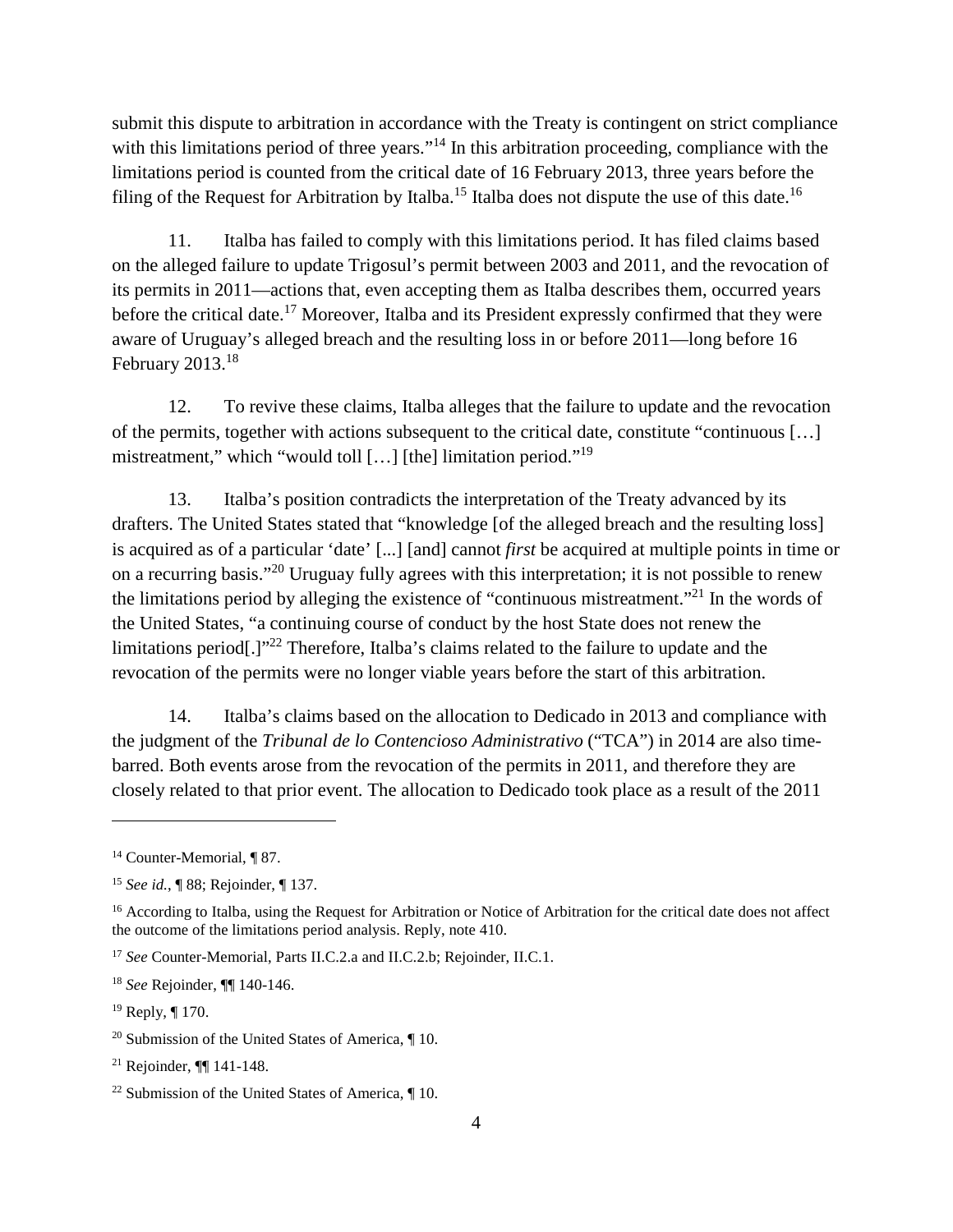revocation. And that same revocation was also the subject of the proceedings before the TCA, which culminated in its 2014 judgment.

15. The United States explained in its submission that an investor cannot evade the limitations period by basing its claim on the "most recent transgression" in a "series of similar and related actions" by a State.<sup>23</sup> Uruguay agrees, as it expressed in its briefs when it explained that it is not possible to take actions after the critical date in isolation, separating them from closely related actions that precede the critical date, in order to create the appearance that the resulting claim is not time-barred.<sup>24</sup> Therefore the claims based on the allocation to Dedicado and the TCA judgment are no more than more recent (alleged) transgressions in a "series of actions" related to revocation of the permits in 2011, and consequently they became time-barred before the commencement of the arbitration.

16. Given the shared understanding of the United States and Uruguay regarding the correct application of the limitations period, all of Italba's claims should be dismissed. The claims based on the alleged failure to update and the revocation of the permits are time-barred, because in 2011 at the latest, well before the critical date, Italba was already aware of the breaches and losses it alleges. The claims based on the allocation to Dedicado and the TCA judgment are also time-barred because, although those events took place after the critical date of 16 February 2013, they are part of a series of related actions whose true origin is the revocation which occurred in 2011, of which Italba was also aware years before the critical date, that is, also in 2011.

# **III. EFFECT OF THE AGREEMENT BETWEEN THE STATE PARTIES ON THE INTERPRETATION OF THE TREATY**

17. The interpretation of the Treaty must be in accordance with the rules of interpretation contained in the Vienna Convention on the Law of Treaties, which requires an interpretation "in good faith in accordance with the ordinary meaning to be given to the terms of the treaty in their context and in the light of its object and purpose."<sup>25</sup> The Vienna Convention also establishes that, together with the context, "there shall be taken into account […] any subsequent agreement between the parties regarding the interpretation of the treaty or the

<sup>23</sup> *Id.*

<sup>24</sup> Rejoinder, ¶¶ 153, 157; Counter-Memorial, ¶¶ 112, 117-118.

<sup>&</sup>lt;sup>25</sup> Vienna Convention on the Law of Treaties (23 May 1969), 1155 U.N.T.S. 331, Art. 31(1) (RL-32).